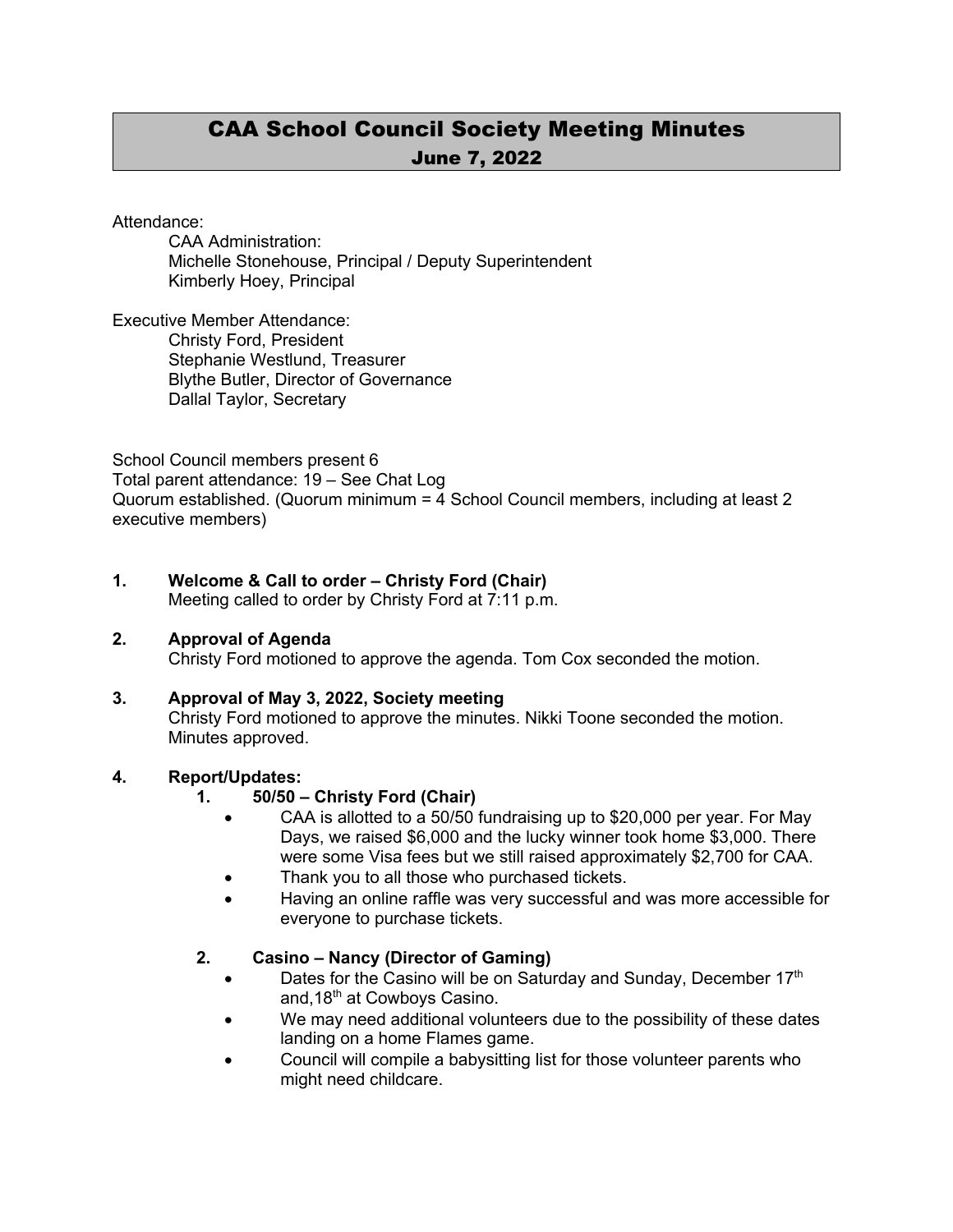#### **3. CAA School Council Society Financial Statement review – Stephanie Westlund**

- Currently have \$11,275.12 in the main account and \$29,157.52 in the casino account.
- The fundraisers, Growing Smiles, Bow Meats, Skip the Depot and May Days added \$8,221.71 to the main account.
- Purchasing plants for the garden, The Garden and May Days fees, \$6,766.59, taken out of the main account.
- The outdoor classroom, \$354.64, taken out of casino account.
- We are still waiting for the billing and status updates for the radon testing. Stephanie is still verifying if this cost can come out of the casino account.
- Expenses are still trickling in and Stephanie will have a more accurate report in September 2022.

# **5. Parent Discussions and Questions**

None

### **6. Adjournment**

Christy Ford adjourned the meeting at 7:24 p.m. See you next year!

# **Zoom Chat Record from Council Society Meeting FROM 7:11 pm to 7:24 pm**

19:12:26 From Dallal to Everyone: thank you everyone! excited to try and fill Christy's shoes as she has done such an amazing job!

19:13:43 From Blythe Butler (she/her) to Everyone: That's great Nancy! Glad we got the dates! 19:15:27 From Shelley Alexander to Everyone: School sleepover!

19:17:40 From Tawna moura to Everyone: What is Skip the Depot?

19:18:02 From Blythe Butler (she/her) to Everyone: You can use the Skip the Depot APP to have them pick up bottles from your home and the money gets donated to the school.

19:18:18 From Natasha to Everyone: question about volunteer clearance. Do parents need to reapply after a certain time?

19:18:21 From Tawna moura to Blythe Butler (she/her) (Direct Message): Ok thank you! 19:18:24 From Blythe Butler (she/her) to Everyone: You just need to download the APP and choose Calgary Arts Academy as your donation site

19:20:35 From Michelle Stonehouse to Everyone: Natasha- Volunteer police checks are good for 5 years. Great question!

19:21:11 From Natasha to Everyone: thank!

19:21:34 From Blythe Butler (she/her) to Everyone: Thanks for your work on this Stephanie.

19:21:51 From Nikki Toone to Everyone: Yes thanks Stephanie, you are amazing.

19:22:20 From Tawna moura to Everyone: Ok so l'm still good another 2 years! Thanks! 19:23:02 From Tawna moura to Everyone:

ðŸ'ðŸ»ðŸ'ðŸ»ðŸ'ðŸ»ðŸ'ðŸ»ðŸ'ðŸ»

19:23:03 From Soleil Wood to Everyone: YES!!! Thank you Christyo Y¥°

19:23:11 From Kerry to Everyone: Thank you Christy!!!

19:23:11 From EWright to Everyone: Thank you Christy!

19:23:14 From Melody Hazelton (she/her) to Everyone: ðŸ'

19:23:34 From Serena to Everyone: Thank you! Good night